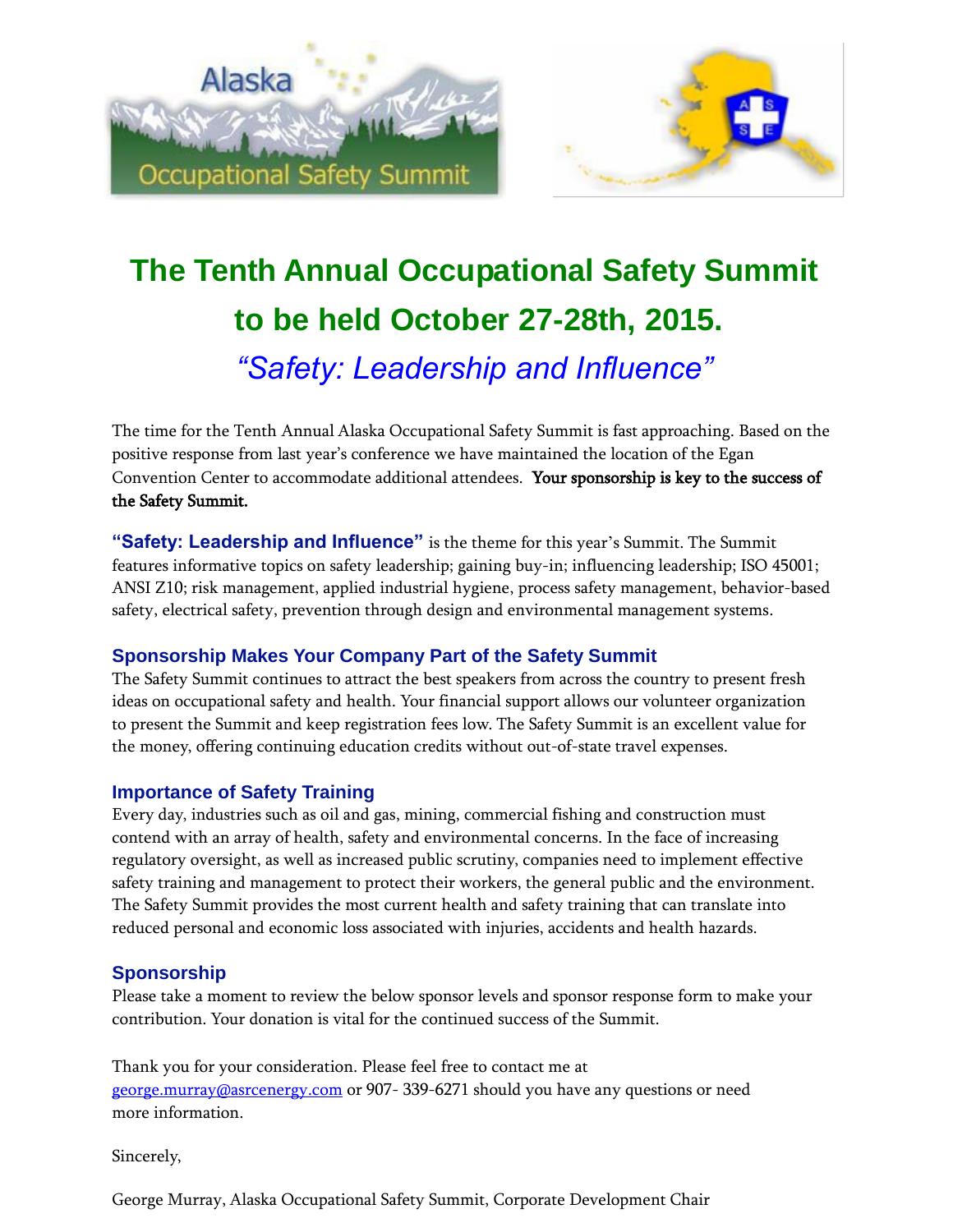### *Alaska Occupational Safety Summit*

#### *Sponsorship Levels*

# Conference Partner - \$10,000+

- Prominent placement of company logo on Alaska Chapter Summit Webpage for one year
- Ad in Safety Summit conference program
- Name recognition on signage at conference
- Logo displayed on continuous slideshow in main ballroom during conference
- VIP Conference package for four: Includes conference registration and invitations to VIP reception where you join other Sponsors, Speakers, Exhibitors and the AK ASSE Committee Members at the Captain Cook Hotel Quarter Deck

### Diamond Sponsor - \$6,000+

- Prominent placement of company logo on Alaska Chapter Summit Webpage for one year
- Ad in Safety Summit conference program
- Name recognition on signage at conference
- Logo displayed on continuous slideshow in main ballroom during conference
- VIP Conference package for two: Includes conference registration and invitations to VIP reception where you join other Sponsors, Speakers, Exhibitors and the AK ASSE Committee Members at the Captain Cook Hotel Quarter Deck

# Platinum Sponsor - \$3,000 +

- Prominent placement of company logo on Alaska Chapter Summit Webpage for one year
- Ad in Safety Summit conference program
- Name recognition on signage at conference
- Logo displayed on continuous slideshow in main ballroom during conference
- VIP Conference package for one: Includes conference registration and invitation to VIP reception where you join other Sponsors, Speakers, Exhibitors and the AK ASSE Committee Members at the Captain Cook Hotel Quarter Deck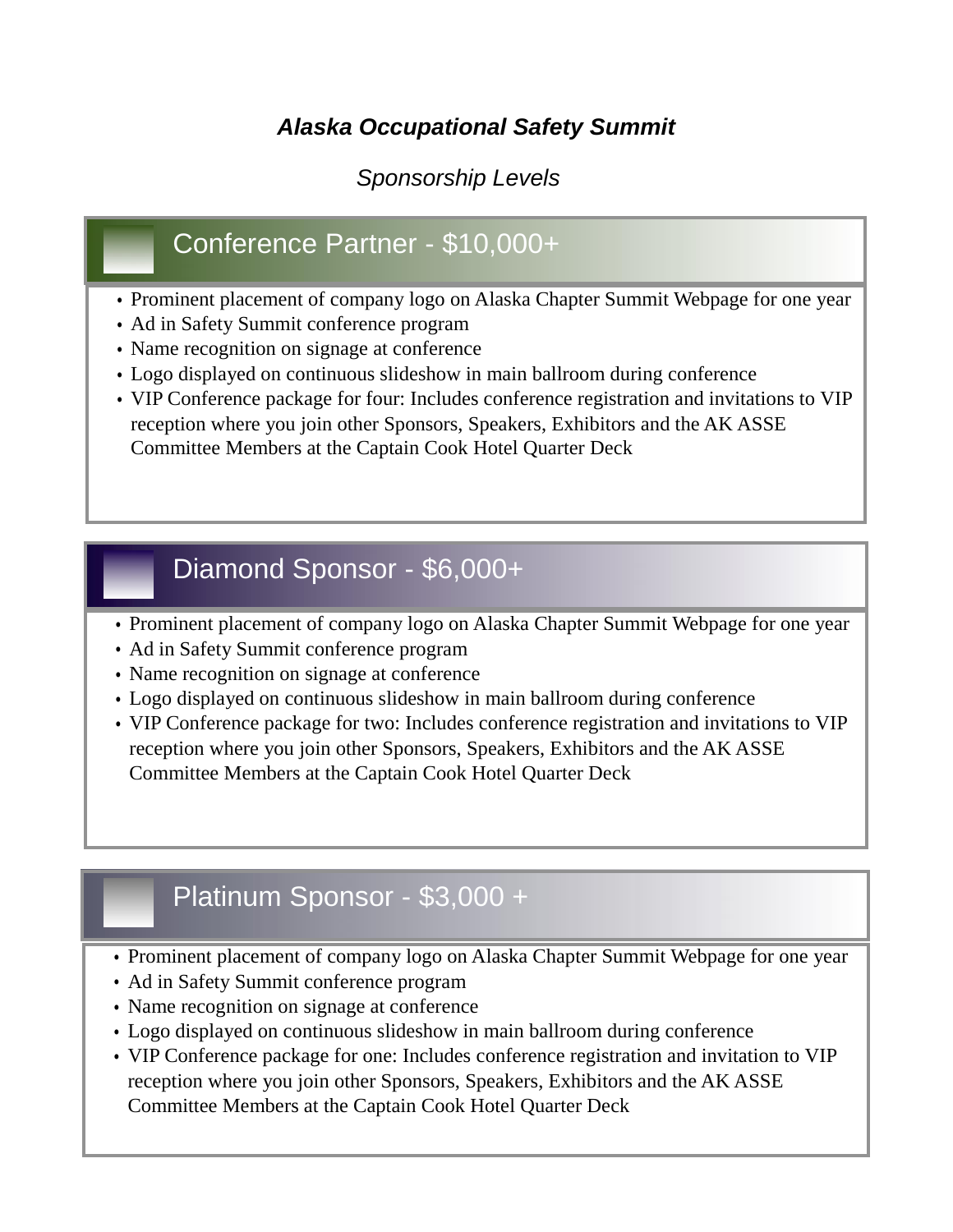# Gold Sponsor - \$1,000+

- Prominent placement of company logo on Alaska Chapter Summit Webpage for one year
- Logo in Safety Summit conference program
- Name recognition on signage at conference
- Logo displayed on continuous slideshow in main ballroom during conference
- Invitation to VIP reception where you join other Sponsors, Speakers, Exhibitors and the AK ASSE Committee Members at the Captain Cook Hotel Quarter Deck

# Silver Sponsor - \$500+

- Company logo on Alaska Chapter Summit Webpage for one year.
- Name recognition on signage at conference
- Logo displayed on continuous slideshow in main ballroom during conference
- Invitation to VIP reception where you join other Sponsors, Speakers, Exhibitors and the AK ASSE Committee Members at the Captain Cook Hotel Quarter Deck

## Bronze Sponsor - \$300+

- Company logo on Alaska Chapter Summit Webpage for one year
- Name recognition on signage at conference
- Logo displayed on continuous slideshow in main ballroom during conference
- Invitation to VIP reception where you join other Sponsors, Speakers, Exhibitors and the AK ASSE Committee Members at the Captain Cook Hotel Quarter Deck

In addition, all sponsors may provide logo items for distribution to attendees and speakers. This is a great way to support the safety professionals that will be attending the Safety Summit while at the same time marketing your company.

If you are interested in providing logo items please call (907)339-6271 or email [george.murray@asrcenergy.com](mailto:george.murray@asrcenergy.com)

Thank you for your support!

The 2015 Safety Summit is brought to you by the Alaska Chapter of the American Society of Safety Engineers (ASSE) and the Midnight Sun Chapter of the American Industrial Hygiene Association (AIHA).